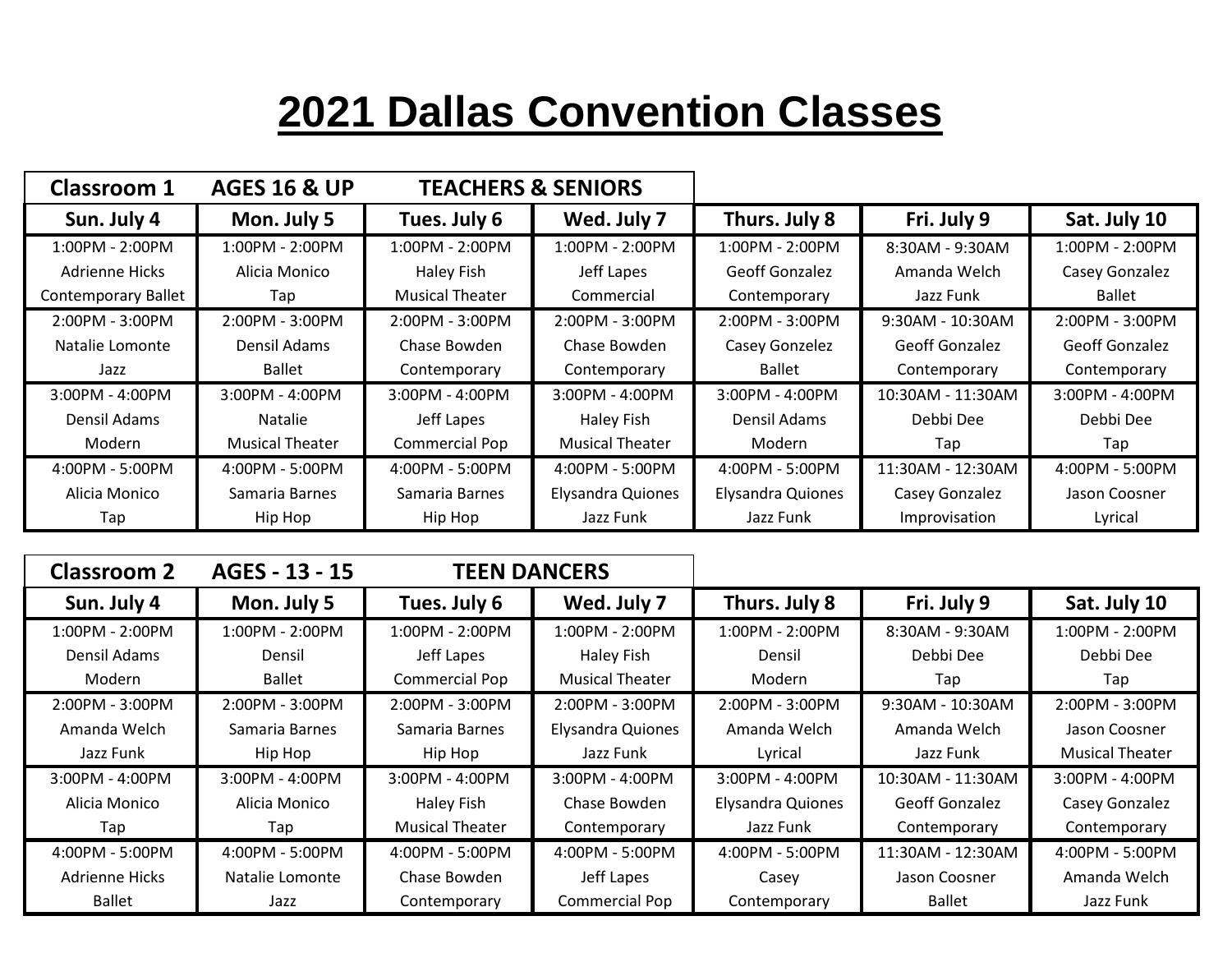| <b>Classroom 3</b>         | AGES 10 - 12       | <b>JUNIOR DANCERS</b>  |                          |                          |                       |                        |
|----------------------------|--------------------|------------------------|--------------------------|--------------------------|-----------------------|------------------------|
| Sun. July 4                | Mon. July 5        | Tues. July 6           | Wed. July 7              | Thurs. July 8            | Fri. July 9           | Sat. July 10           |
| 1:00PM - 2:00PM            | 8:30AM - 9:30AM    | 8:30AM - 9:30AM        | 8:30AM - 9:30AM          | 8:30AM - 9:30AM          | 8:30AM - 9:30AM       | 8:30AM - 9:30AM        |
| Amanda Welch               | Densil Adams       | Haley Fish             | Chase Bowden             | Jeff Lapes               | Casey Gonzalez        | Amanda Welch           |
| Jazz Funk                  | Modern             | <b>Musical Theater</b> | Contemporary             | <b>Commercial Pop</b>    | Lyrical               | Jazz Funk              |
| 2:00PM - 3:00PM            | $9:30AM - 10:30AM$ | $9:30AM - 10:30AM$     | $9:30AM - 10:30AM$       | $9:30AM - 10:30AM$       | 9:30AM - 10:30AM      | 9:30AM - 10:30AM       |
| Alicia Monico              | Samaria Barnes     | Chase Bowden           | Jeff Lapes               | <b>Geoff Gonzalez</b>    | Alyson Wright         | <b>Geoff Gonzalez</b>  |
| Tap                        | Hip Hop            | Contemporary           | Commercial Pop           | Contemporary             | Tap                   | Contemporary           |
| 3:00PM - 4:00PM            | 10:30AM - 11:30AM  | 10:30AM - 11:30AM      | 10:30AM - 11:30AM        | 10:30AM - 11:30AM        | 10:30AM - 11:30AM     | 10:30AM - 11:30AM      |
| Adrienne Hicks             | Adrienne Hicks     | Jeff Lapes             | Haley Fish               | Casey Gonzelez           | Jason Coosner         | Casey Gonzalez         |
| <b>Contemporary Ballet</b> | <b>Ballet</b>      | <b>Commercial Pop</b>  | <b>Musical Theater</b>   | <b>Ballet</b>            | <b>Ballet</b>         | Jazz                   |
| 4:00PM - 5:00PM            | 11:30AM - 12:30AM  | 11:30AM - 12:30AM      | 11:30AM - 12:30AM        | 11:30AM - 12:30AM        | 11:30AM - 12:30AM     | 11:30AM - 12:30AM      |
| Natalie Lomonte            | Alicia Monico      | Samaria Barnes         | <b>Elysandra Quiones</b> | <b>Elysandra Quiones</b> | <b>Geoff Gonzalez</b> | Jason Coosner          |
| Modern                     | Tap                | Hip Hop                | Jazz Funk                | Jazz Funk                | Contemporary          | <b>Musical Theater</b> |

| Classroom 4       | <b>AGES 7 -9</b>       | <b>PETITE DANCERS</b>  |                          |                          |                       |                   |
|-------------------|------------------------|------------------------|--------------------------|--------------------------|-----------------------|-------------------|
| Sun. July 4       | Mon. July 5            | Tues. July 6           | Wed. July 7              | Thurs. July 8            | Fri. July 9           | Sat. July 10      |
| 1:00PM - 2:00PM   | 8:30AM - 9:30AM        | 8:30AM - 9:30AM        | 8:30AM - 9:30AM          | 8:30AM - 9:30AM          | 8:30AM - 9:30AM       | 8:30AM - 9:30AM   |
| Alicia Monico     | Adrienne Hicks         | Jeff Lapes             | Haley Fish               | Casey Gonzalez           | <b>Geoff Gonzalez</b> | Combined          |
| Tap               | Contemporary           | <b>Commercial Pop</b>  | <b>Musical Theater</b>   | Jazz                     | Contemporary          | with Class 3      |
| 2:00PM - 3:00PM   | $9:30AM - 10:30AM$     | $9:30AM - 10:30AM$     | $9:30AM - 10:30AM$       | 9:30AM - 10:30AM         | $9:30AM - 10:30AM$    | 9:30AM - 10:30AM  |
| Adrienne Hicks    | Alicia Monico          | Samaria Barnes         | <b>Elysandra Quiones</b> | <b>Elysandra Quoines</b> | Casey Gonzalez        | Combined          |
| Ballet            | Tap                    | Hip Hop                | Jazz Funk                | Jazz Funk                | Lyrical               | with Class 3      |
| 3:00PM - 4:00PM   | 10:30AM - 11:30AM      | 10:30AM - 11:30AM      | 10:30AM - 11:30AM        | 10:30AM - 11:30AM        | 10:30AM - 11:30AM     | 10:30AM - 11:30AM |
| Natalie Lomonte   | Samaria Barnes         | Haley Fish             | Chase Bowden             | <b>Geoff Gonzalez</b>    | Alyson Wright         | Combined          |
| Jazz              | Hip Hop                | <b>Musical Theater</b> | Contemporary             | Contemporary             | Tap                   | with Class 3      |
| $4:00PM - 5:00PM$ | 11:30AM - 12:30AM      | 11:30AM - 12:30AM      | 11:30AM - 12:30AM        | 11:30AM - 12:30AM        | 11:30AM - 12:30AM     | 11:30AM - 12:30AM |
| Amanda Welch      | Natalie Lomonte        | Chase Bowden           | Jeff Lapes               | Densil Adams             | Amanda Welch          | Combined          |
| Lyrical           | <b>Musical Theater</b> | Contemporary           | Commercial Pop           | <b>Ballet</b>            | Jazz Funk             | with Class 3      |